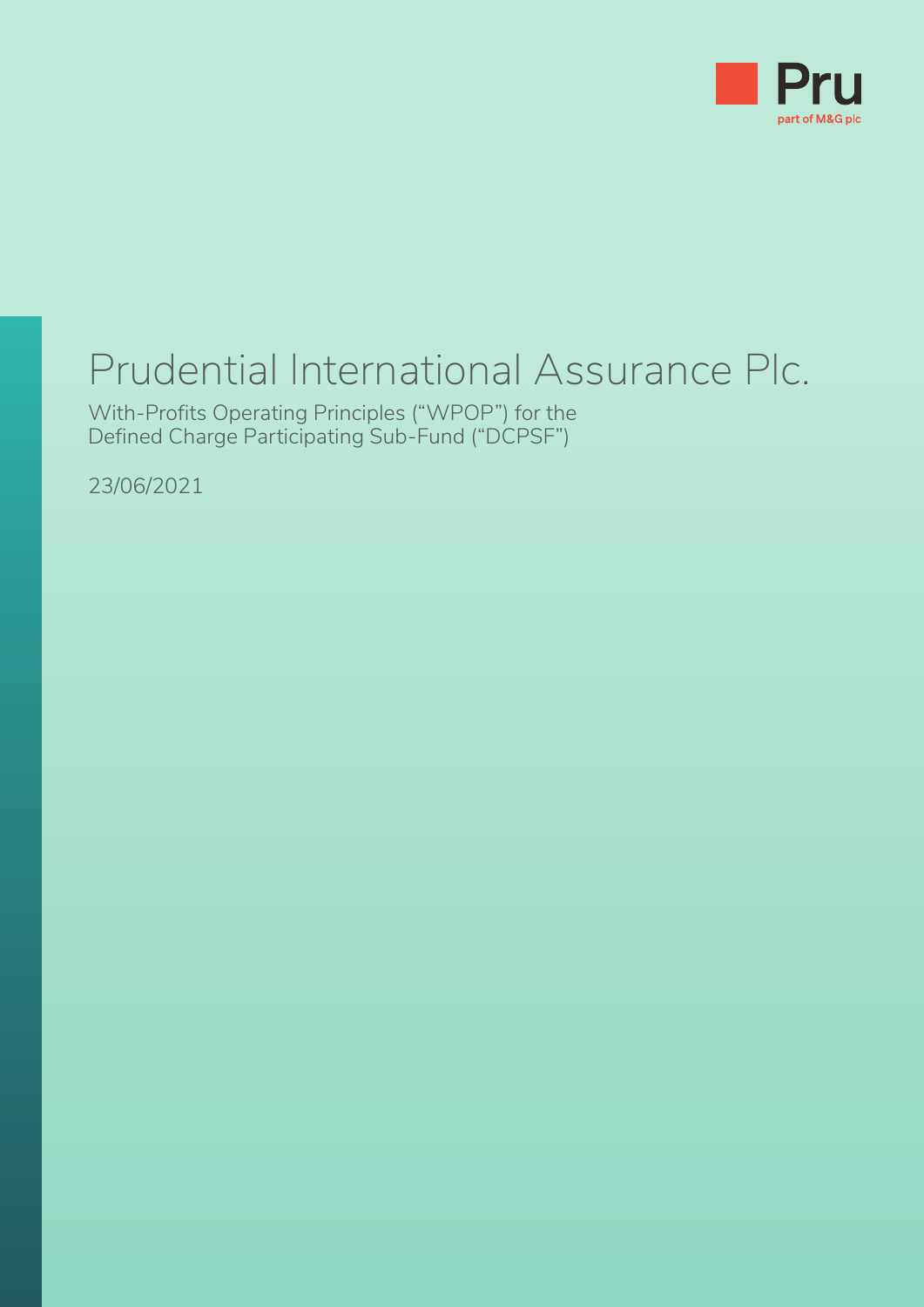# 1. Introduction to the WPOP

This WPOP sets out the principles that the Prudential International Assurance plc ("PIA", "we" or "us") and the Prudential Assurance Company Limited ("PAC"), our parent company, use to manage policies which are invested in the DCPSF. The DCPSF is owned and managed by PAC and the way the DCPSF is managed is described in the PAC Principles and Practices of Financial Management ("PPFM") document.

The PPFM is a technical document that describes in detail how the DCPSF is managed. The principles in this WPOP cover the relevant key points of the PPFM, but if you require more detail you can refer to the PPFM directly, which can be found at the following website address: **www.pru.co.uk/funds/ppfm**

Alongside the WPOP, the PIA Board of Directors produce a written report detailing whether the DCPSF has been managed in accordance with the principles covered in this WPOP. This report is produced annually and is available on our website (**https://www.prudential-international. com/financial-report/**), within six months of the end of the financial year. Alternatively, a copy can be provided upon request by email or by post.

If PAC makes significant changes to its approach to managing the DCPSF, we will notify you in writing and an updated copy of this WPOP will be made available on our website.

This WPOP covers the different ways in which a PIA policyholder may ultimately be invested in the DCPSF. This may be via the following:

- Unitised With-Profits ("UWP") or
- PruFund

The above are discussed further in Section 2, below.

# 2. Products which access the DCPSF

Your Annual Statement will tell you the name of your product and the funds you are invested in.

### **UWP:**

• Investment into the PAC With-Profits funds; investment is granted using either the Prudential International Investment Bond ("PIIB") or the International Prudence Bond ("IPB") products.

### **PruFund:**

• Investment into the PruFund Range of Funds; products such as International Portfolio Bond, and both PIIB and IPB products may be invested in the PruFund Range of Funds.

### 3. Overview of the DCPSF

The investment in the DCPSF is granted via the reinsurance arrangements that PIA have in place with PAC. This means that any policyholder investment into the funds specified in Section 2 are all invested in the DCPSF via these arrangements. As such, we will refer to these collectively as "policyholders invested in the DCPSF", throughout this WPOP.

As noted in Section 1, PAC produce a PPFM which covers the DCPSF. This applies to all policies covered by this WPOP. The investments of all PIA policyholders which have been reinsured into the DCPSF will be managed in accordance with this WPOP.

The DCPSF is a 100:0 with-profits fund, which means that the profit in the DCPSF arises solely through investment performance, which is then fully attributable to those invested within it.

# 4. Determining Pay-out Values

PIA and PAC aim to treat all policyholders invested in the DCPSF fairly, and aim to provide pay-out values that:

- On death and maturity are fair across different types and generations of policyholders, and;
- On surrender and retirement (other than on preselected date) are fair to the policyholders leaving and remaining in the DCPSF.

Pay-out values are targeted to reflect the value of the investments backing your policy (referred to as the unsmoothed value in this WPOP), however, in some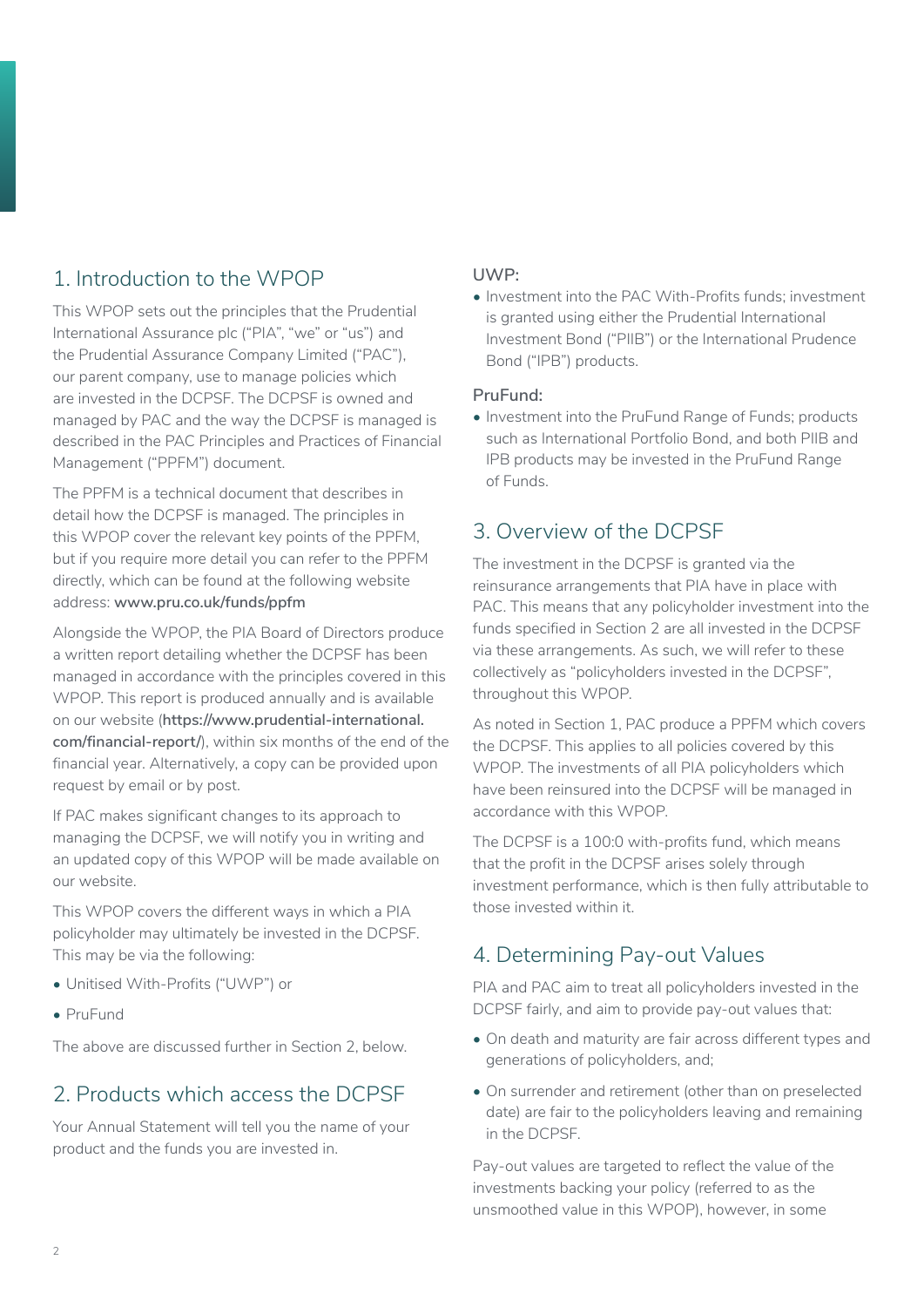circumstances, for example if you were to die, there is a guaranteed minimum pay-out which may increase the total amount payable. The unsmoothed value of your investment will take into account items such as premiums paid, the length of time that the premium has been invested, the investment performance over the duration of the investment, any withdrawals you may have taken and any charges deducted (for example product charges, guarantee charges or adviser charges).

A target range is set for maturity payments expressed as a percentage of the unsmoothed value. This target range is 80% to 120%.

Pay-out values are managed through the bonus declaration process (or alternative profit sharing process), with any adjustments being made through Market Value Reductions (MVRs) or the surrender value bases, as appropriate when exiting the DCPSF in any way other than through death or maturity. The bonus declaration or alternative profit sharing processes are explained in Section 5.

Policyholders invested in the DCPSF also benefit from smoothing, which smooths out the ups and downs of investment performance and may affect the pay-out received; smoothing is explained further in Section 6.

# 5. Bonuses and Profit Sharing

Bonuses or profits are applied to your investments in an effort to distribute the profits from the assets backing your investment in the DCPSF.

The main objectives of the bonus declaration or profit sharing process are:

• To give each policyholder invested in the DCPSF a return on premiums paid reflecting the return on the underlying investments over the time the policyholder has held the policy, smoothing the ups and downs of investment performance, and;

• To provide each policyholder invested in the DCPSF a fair share of the profits arising across the portfolio by way of bonus addition to their policy.

The process varies depending on the product or the fund in which you are invested, and we have summarised these different approaches below.

#### **UWP**

Normally investment returns have the most significant impact on the return you get on your policy. The aim of the bonuses is to increase the return you receive on your policy.

For UWP there are two types of bonuses that may be declared: regular bonus and final bonus.

A regular bonus may be declared annually, and, if declared, will be added to your policy on a daily basis. The declaration of a regular bonus is not guaranteed each year, but when added, it acts to increase the guaranteed minimum pay-out where it applies.

A final bonus is an additional bonus that may be paid when money is taken from your policy, though, if the investment return has been poor over the lifetime of your policy, a final bonus may not be paid.

Regular bonuses will be set in reference to the expected future investment returns on the assets backing your policy. This expected investment return is reduced as appropriate to allow for items such as expenses, charges and tax. Not all of this expected investment return is given in the form of regular bonus; some of the investment return is held back, with the aim of paying out a proportion of the proceeds as a final bonus. The aim of holding some of this investment return back is to provide you with a higher final pay-out value than if this return was paid out via guaranteed regular bonuses.

The final bonuses which may apply will be set in reference to the unsmoothed values of your policy. In normal investment conditions they will be set so that pay-out values change only gradually over time. This is because a process known as smoothing may also apply when determining your pay-out value. Smoothing helps iron out the ups and downs of investment performance and is explained further in Section 6.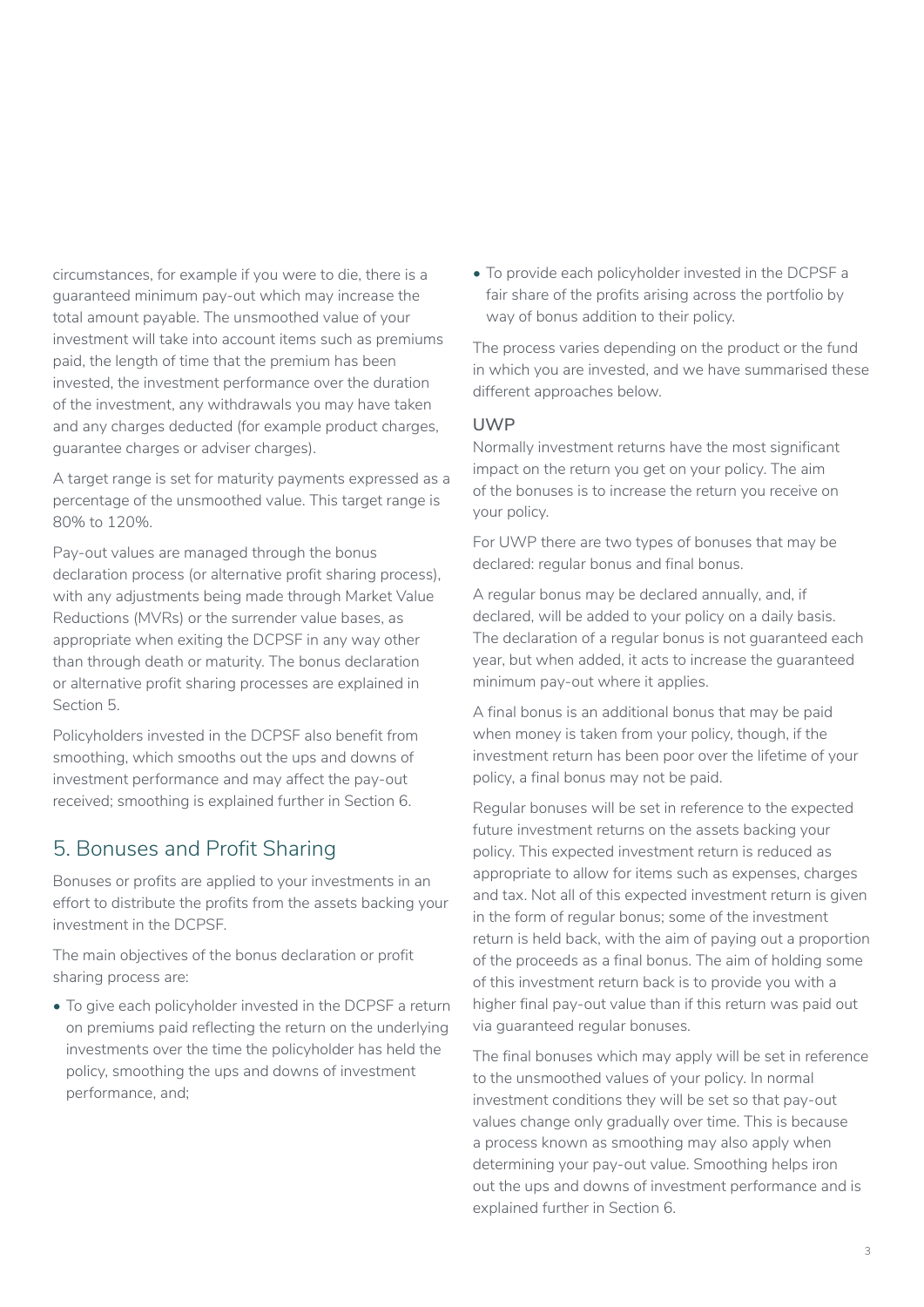### **PruFund Range of Funds**

Expected Growth Rates ("EGR") are set for the PruFund Range of Funds. These are annualised rates which increase the unit price of the funds daily. PAC set these every three months (quarterly) and in doing so take into account the investment returns that they expect the assets of the funds to earn over the long term. PAC will publish these quarterly for each product at the following website: **www.pru.co.uk/egr**. Your investment will normally change in line with this growth rate on a daily basis through the price of the units you hold (known as the unit price). Like most stock market based investments, the value of the underlying assets change daily, and therefore may decrease or increase. PAC aim to smooth the unit price to take account of these ups and downs; this smoothing process is explained in section 6.

# 6. The Smoothing Process

Your investment is cushioned from day-to-day fluctuations in the value of the assets in the fund by smoothing out the effects of some of the ups and downs. Instead of adding large bonuses to your investment in good years and no bonuses in bad years, some of the investment profit is held back in the good years and added in the bad years, thereby 'smoothing' the return you receive. For example, if your policy ended on a day when the stock market fell substantially, the smoothing of returns might help to protect it from a sudden drop in value. Policyholders in funds that don't smooth investment returns could see the value of their investment rise or fall faster than those in a smoothed fund.

The intention is for the 'smoothing' of ups and downs to balance out over time, so that, on average, the unsmoothed value will be paid.

Whilst the principle aim of smoothing is applicable to all types of policyholder, the smoothing methodology can differ. We have provided information on the differing smoothing methodologies below.

### **UWP**

The value of your investment changes every day as the value of the assets in the fund change; these day-to-day fluctuations are cushioned by paying out a smoothed value. It is the intention that the difference between the smoothed value and the unsmoothed value will rarely be more than 20%.

As the values of the assets change during a year, the value of the fund is automatically affected. If this causes more than a 20% difference between the smoothed and unsmoothed values of a high number of bonds, consideration will be given to changing the bonus rates for all bonds.

### **PruFund Range of Funds**

The unit price will increase by the EGR and this is the only published price. An unsmoothed price and a five day rolling average of this unsmoothed price will also be calculated. The unsmoothed price is calculated by dividing the value of the underlying fund by the total number of units.

Every day, the smoothing process checks the gap between the smoothed price and unsmoothed price. For this purpose, the gap is calculated using both the unsmoothed price and a five working day rolling average of the unsmoothed price. If the gap is ever equal to, or more than, the Daily Smoothing Limit, PAC will adjust the smoothed price straight away, thereby reducing the gap.

In addition, on each quarter date if there is a gap which is equal to, or more than, the Quarterly Smoothing Limit, when PAC compare the unsmoothed and smoothed prices for that day, the gap will be reduced by half, by adjusting the smoothed price. Where necessary, this process will be repeated until the gap is less than the Quarterly Smoothing Limit.

Any adjustments made to the smoothed price can be down or up, depending on whether it's above or below the unsmoothed price.

Once the smoothed price has been adjusted in accordance with the above, it will increase at the current EGR.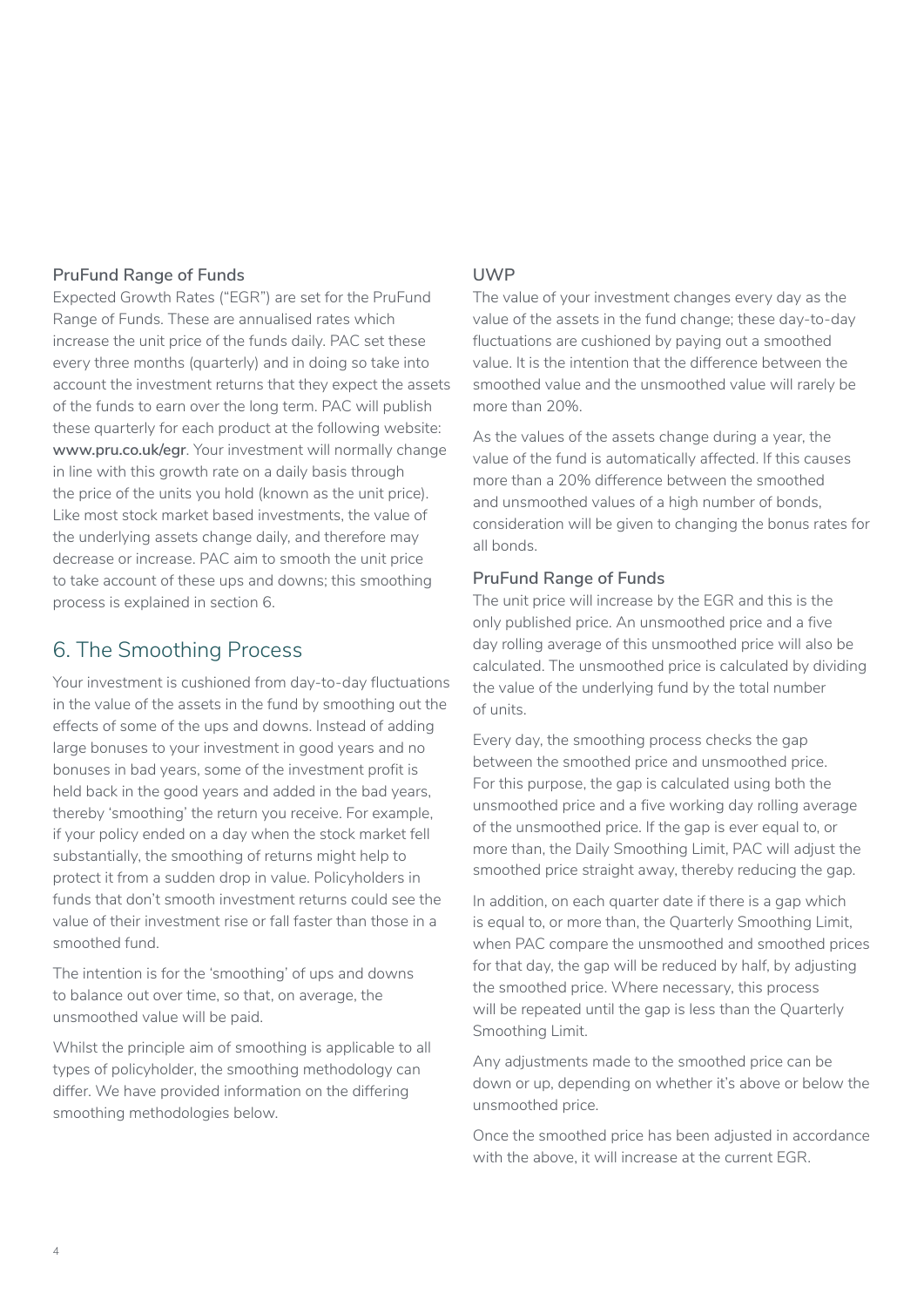The limits applied in the smoothing process are set out in Appendix C of the PPFM.

PAC may decide to reset the unit price of a PruFund fund on a particular day, to protect the DCPSF. If PAC decide to reset, the unit price of the affected fund will be adjusted to be the same value as the unsmoothed price on that working day. The adjusted unit price will then continue to grow in line with the EGR from the next working day and this is referred to as a Unit Price Reset in other literature.

There may be occasions where PAC have to suspend the smoothing process for one or more of the PruFund funds for a period of consecutive days in order to protect the DCPSF. For example, this may be done if there were large inflows or outflows from the fund. When this happens the unit price for the affected fund is set to the unsmoothed price for each day until PAC reinstates the smoothing process.

# 7. Leaving the DCPSF

Should you decide to leave the DCPSF, there may be Market Value Reductions (MVRs) that apply. If you were to surrender your policy, there may also be surrender charges that apply. There are different ways to leave the DCPSF, which include full or partial encashment of a Bond, regular withdrawals or a switch to another one of our funds.

If a policyholder were to leave the DCPSF in any of the ways mentioned above, the value received will be fair to the policyholders leaving and remaining in the DCPSF.

### **UWP**

An MVR may be applied if you take money from your investment in the DCPSF, other than at a date at which a guarantee applies. An MVR will only be applied if the unsmoothed value of your investment is less than the value of your investment and attaching bonuses. This is done to protect the interests of other policyholders in the DCPSF from the effects of people leaving where the value of your investment and attaching bonuses is higher than the unsmoothed value; this provides a fair return to every policyholder that is based on the earnings of the fund over the period their payments have been invested.

It is not PAC's practice (which PIA follows) to apply MVRs which reduce surrender values below an amount reflecting the unsmoothed value.

For IPB an early cash in charge will apply in the first few years of that money being invested.

### **PruFund**

There is no MVR applied to monies invested in the PruFund Range of Funds. However, for IPB products an early cash in charge will apply in the first few years of that money being invested. Please refer to your Contract Conditions to determine if this will apply to your investment.

# 8. The Investment Strategy of the DCPSF

Separate asset pools exist within the DCPSF. This is due to a number of reasons, including the requirement to support investment in different currencies (i.e. offering of a Sterling, Euro or Dollar product), to offer funds with different risk and return objectives, to support certain specific product features, or due to legislative requirements.

The PAC Board is responsible for setting the investment strategy for the different asset pools in the DCPSF. These strategies are set to be compatible with the objective of the asset pool and also with maintenance of the on-going solvency of the DCPSF.

Although PAC set the investment strategy, they will provide PIA with details of the strategy and the rationale behind it.

PAC's overall investment strategy objective is to secure the highest total return (allowing for the effect of taxation and investment expense) whilst:

- Maintaining an acceptable overall risk level (having regard to the currency, nature and outstanding duration of liabilities) for the DCPSF;
- Maintaining an appropriate and broad mix of suitable investments, and;
- Protecting appropriately the relative interests of all groups of policyholders.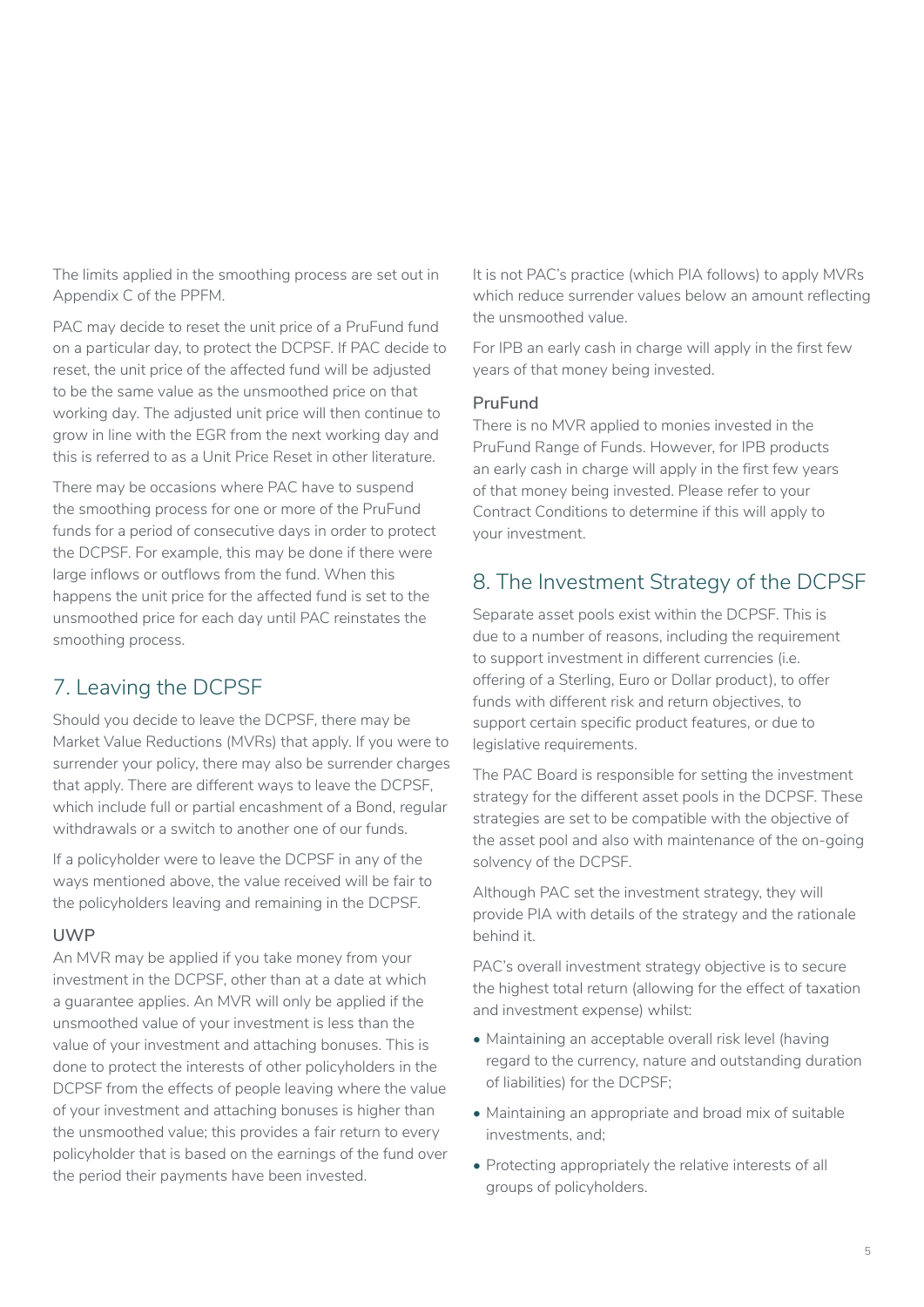The main asset types in which PAC invest, both in the UK and abroad are:

- Government Bonds
- Other Fixed interest securities
- Equities e.g. company shares
- Property
- Deposits

This is not intended to be an exhaustive list, and the fund managers may use any investment instrument available, provided that asset type has been approved by the PAC Board.

Derivatives may also be used as part of the investment strategies. These can be used for efficient portfolio management and to reduce the level of investment risk.

Over time, the performance of different asset types can vary a lot; the fund managers might change the asset mix, with the aim of maximising the returns for a given risk profile.

# 9. The Risks which may affect DCPSF Policyholders

The profits from the investment return in the DCPSF are fully attributable to the policyholders invested within it. This means that policyholders are exposed to investment risk, which can be considered as the risk of underperformance of the underlying investments. The investment performance will ultimately impact the pay-out you will receive. This investment risk is managed through the investment strategy, which is discussed in Section 8.

Policyholders in the DCPSF are also exposed to business risk, defined as all risks (and rewards) of the long-term business other than that with respect to investment return. However, as the DCPSF is a 100:0 with-profits fund, the profit within the fund arises solely through investment performance, limiting the exposure of policyholders in the DCPSF to certain specified risks.

Business risks may arise from a range of factors, including changes in the economic and/or regulatory environment, demographic changes, product design features (e.g. guarantees), selling and marketing practices, currency and geopolitical risks.

The PAC Board is responsible for the control of business risks within the management of the overall risk level of the company and for the ongoing solvency of the DCPSF.

The PAC Board aims for:

- all material or significant risks to be identified, and;
- an appropriate charge to be made for all significant risks.

# 10. Charges and Expenses

To cover the costs in administering your policy and for the provision of features and benefits of your policy, such as guarantees, charges are taken from your investment. The relevant charges accrue to PIA, the Non-Profit Sub-Fund ("NPSF") or the With-Profit Sub-Fund ("WPSF"). These funds then take responsibility for the actual cost of administering your policy and for providing the features and benefits that are available. This includes the payment of expenses and guarantee fulfilment, and as such, if the actual cost incurred for any of these items is larger than the level of charges taken, the difference will be borne by the relevant entity and you, the policyholder, will not be affected.

The charges are set at a level that aims to be fair to all policyholders and between the policyholder and PIA, the WPSF or the Non-Profit Sub-Fund.

The charges are used to cover the expenses incurred in managing the business, and so, in some cases, these charges may be amended to cover increases in these expenses which occur naturally over time.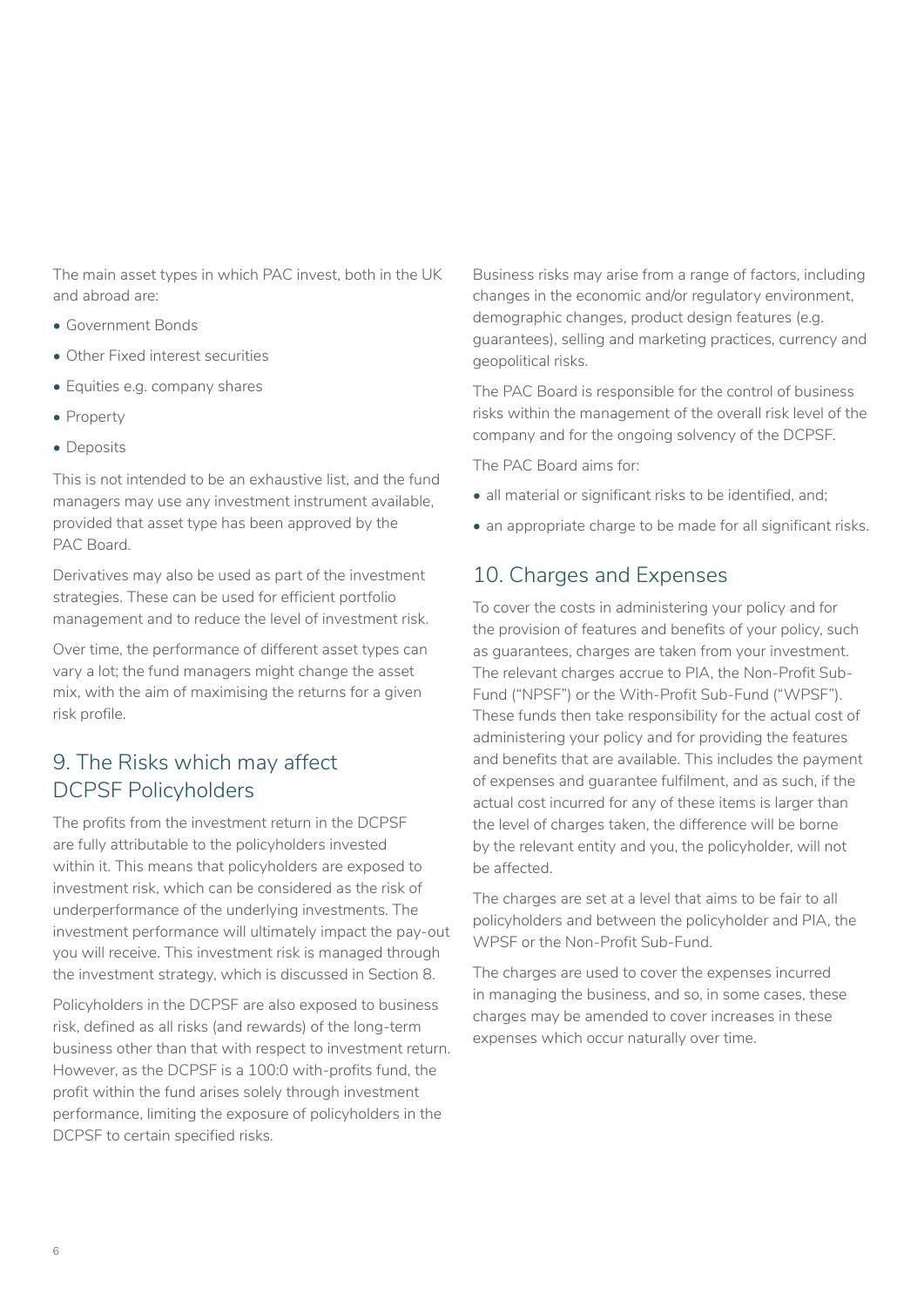# 11. The Inherited Estate

The inherited estate of a with-profits fund is the amount of money in a with-profits fund in excess of the amounts that a company expects to pay out to meet its obligations to existing policyholders. The DCPSF does not have an inherited estate, rather it benefits from the use of the inherited estate that has built up in PAC's With-Profit Sub-Fund ("WPSF"). This is a different with-profits subfund which is owned by PAC.

The inherited estate in the WPSF is used to cover the DCPSF's regulatory capital requirements, to meet the costs of guarantees and to provide smoothing. Policyholders in the DCPSF avail of the above benefits of an inherited estate, though they are not entitled to any distributions of this estate.

PAC will manage the inherited estate so that it continues to provide adequate working capital for the future security and ongoing solvency of the DCPSF.

The PAC Board manages the overall business having regard to the size of the PAC inherited estate. This reflects the inherited estates role as the working capital of the with-profits sub-funds, which largely determines the risk capacity of the fund. The inherited estate absorbs, at least in the short term, the impact of any substantial changes affecting the with-profits sub-funds. There is no specific target size of the PAC inherited estate.

# 12. Equity Between Policyholders invested in the DCPSF and Shareholders

It is the intention that all customers are treated fairly at all times, balancing any conflict of interest between different generations and types of policyholder invested in the DCPSF, and between these policyholders and shareholders.

All of the investment returns are distributable wholly to policyholders. Therefore, issues of equity between policyholders and shareholders are largely confined to the equity of the charges taken as explained in Section 10.

Smoothing is managed on exit from the DCPSF by the use of MVRs on Unitised With-Profit policies. This helps to maintain equity between policyholders which are exiting and those which remain in the DCPSF.

# 13. Volumes of New Business and Closing to New Business

PIA will continue to reinsure into the DCPSF provided the volumes of these investments are financially supportable by the DCPSF.

The PAC Board manages the types and volumes of investment into the DCPSF as part of its management of the overall risk of the company and for the maintenance of the ongoing solvency of the DCPSF.

In the event that any further investment into the DCPSF was halted, or the volume of the investments into the DCPSF became negligible, PAC would review the position and put in place a plan for the management of the inherited estate over the long term. Any proposal for the reattribution, or ultimate distribution of any part of the inherited estate between the policyholder and the shareholder would need to take into account all the relevant factors and claims on the estate.

# 14. Changes to this WPOP

Should we make any changes to this WPOP, we will notify PIA policyholders invested in the DCPSF in writing of these proposed changes at least four weeks in advance of the change becoming effective, unless the change is simply to correct an error or has no material effect on the WPOP.

# 15. Further Information

Further information can be found in your contract conditions and also in the PPFM. The PPFM can be found at the following website address: **www.pru.co.uk/funds/ppfm**